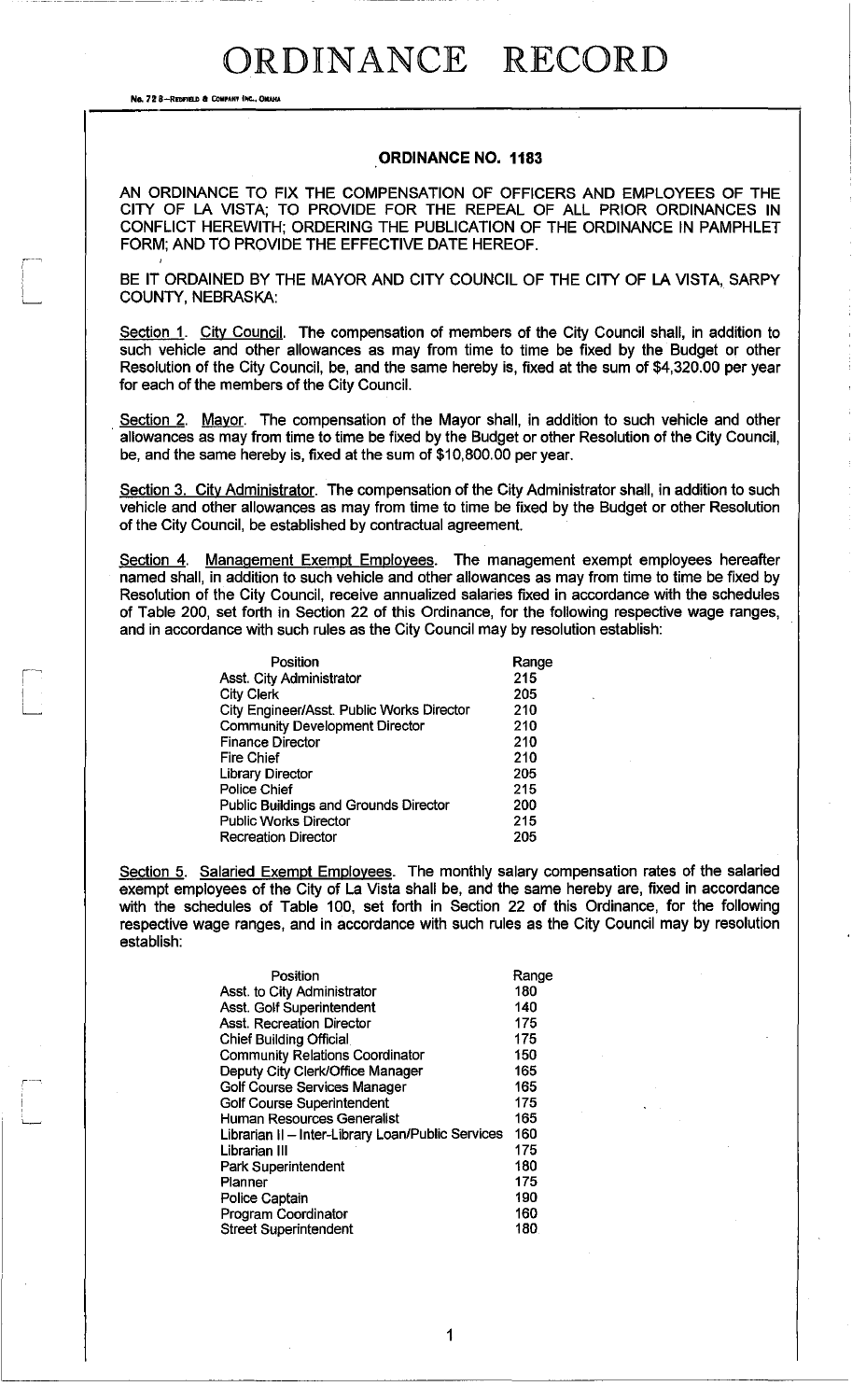**No. 72 8-REDfTELD a COIII'AHY INC.. OIlAHA** Ordinance No. 1183

"'\ I

 $\bigcap$ 

Section 6. Hourly Non-Exempt Employees. The hourly compensation rates of the hourly (nonexempt) employees of the City of La Vista shall be, and the same hereby are, fixed in accordance with the schedules of Table 100 and Table 400, set forth in Section 22 of this Ordinance, for the following respective wage ranges, and in accordance with such rules as the City Council may by Resolution establish:

| Position                                   | Range |
|--------------------------------------------|-------|
| Accountant                                 | 145   |
| <b>Accounting Clerk</b>                    | 130   |
| Administrative Assistant                   | 130   |
| Mechanic                                   | 140   |
| <b>Building Inspector I</b>                | 140   |
| <b>Building Inspector II</b>               | 160   |
| <b>Code Enforcement Officer</b>            | 130   |
| <b>Executive Assistant</b>                 | 140   |
| <b>Fire Training Officer</b>               | 165   |
| Foreman – B&G                              | 160   |
| Librarian II - Computer/Reference Services | 160   |
| Librarian I                                | 140   |
| Maintenance Worker I                       | 130   |
| Maintenance Worker II                      | 140   |
| Park Foreman                               | 165   |
| Police Sergeant                            | 426   |
| <b>Police Officer</b>                      | 423   |
| Police Data Entry Clerk                    | 120   |
| Public Buildings & Grounds MWI             | 125   |
| Public Buildings & Grounds MWII            | 130   |
| Secretary II                               | 125   |
| Secretary/Receptionist                     | 120   |
| <b>Sewer Foreman</b>                       | 165   |
| <b>Street Foreman</b>                      | 165   |
| Shop Foreman                               | 165   |

Section 7. Part-Time and Temporary Employees. The hourly compensation rates of part-time, seasonal and temporary employees of the City of La Vista shall be, and the same hereby are, fixed in accordance with the schedules of Table 100, set forth in Section 22 of this Ordinance, for the following respective wage ranges, and in accordance with such rules as the City Council may by Resolution establish:

| Position                            |     |
|-------------------------------------|-----|
| Assistant Pool Manager              | 100 |
| <b>Circulation Clerk I</b>          | 100 |
| <b>Circulation Clerk II</b>         | 110 |
| Clerical (PW)                       | 100 |
| Custodian                           | 100 |
| <b>Evidence Technician</b>          | 130 |
| <b>HR Clerical Assistant</b>        | 115 |
| <b>Intern/Special Projects</b>      | 115 |
| Lifeguard                           | 100 |
| Pool Manager                        | 110 |
| <b>Recreation Supervisor</b>        | 100 |
| Seasonal GC Clubhouse & Grounds     | 100 |
| Seasonal PW All Divisions 1-5 Years | 100 |
| Seasonal PW All Divisions 5+ Years  | 110 |
| <b>Shop Assistant</b>               | 100 |
| <b>Special Services Bus Driver</b>  | 110 |
| Temporary/PT Professional (PW)      | 160 |

Part-time employees shall receive no benefits other than salary or such benefits as established in accordance with such rules as have been or may be established by Resolution of the City Council:

Section 8. Pay for Performance. Employees not covered by a collective bargaining agreement or express employment contract shall be subject to the City's Pay for Performance (PFP) compensation system as outlined in Council Policy Statement. PFP salary ranges are set forth in Table 100 and 200 of Section 22 of this Ordinance. The base factor for fiscal year 2013 shall be set at two percent (2%).

.\_ .. \_"\_ ..... ,,.\_ .. \_-" --------------------------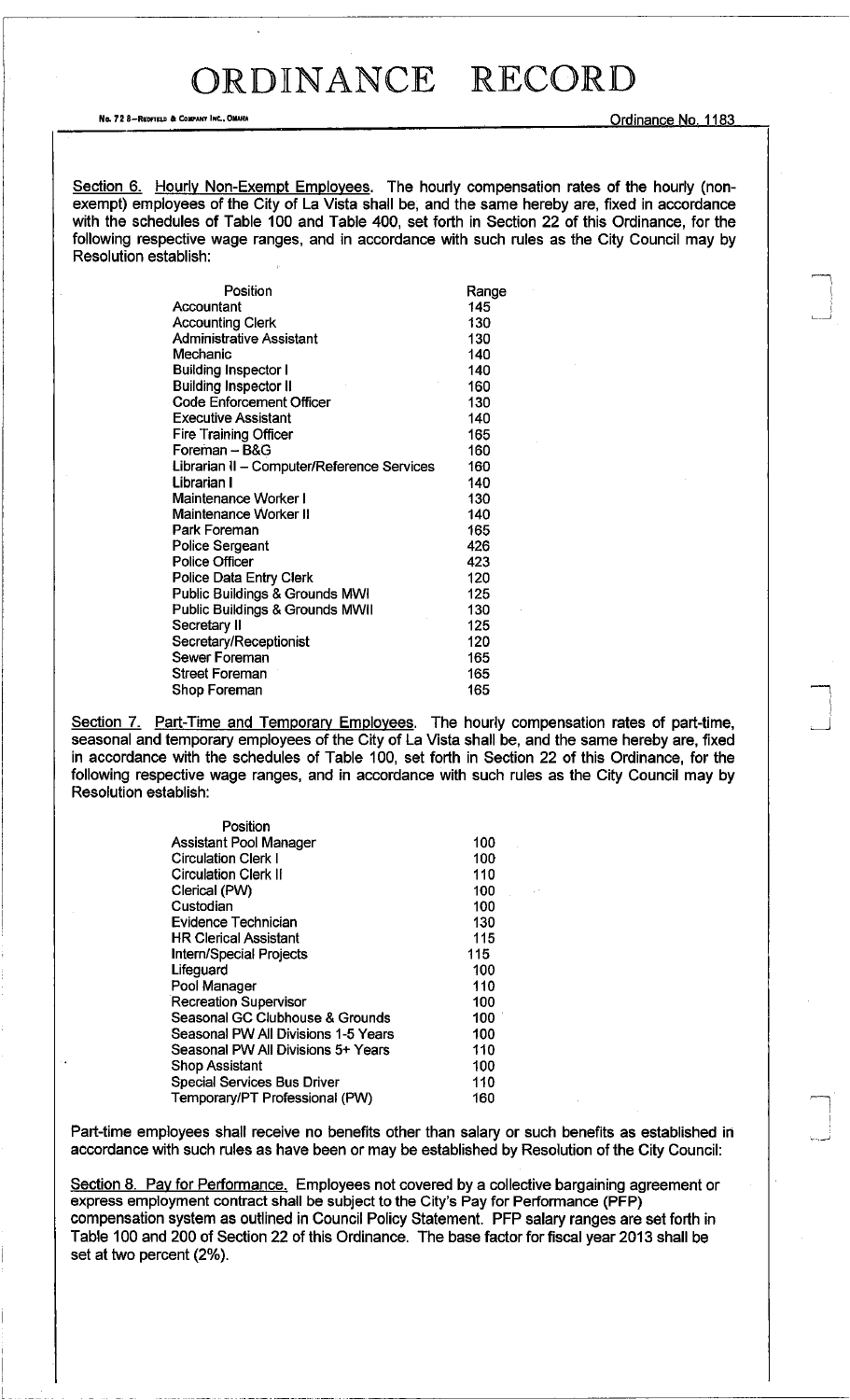**No. 72 8-REDFIELD & COMPARY INC., OMAHA**<br> **No. 72 8-REDFIELD & COMPARY INC., OMAHA** 

Section 9. Certification Incentive Pay for Chief Building Official and Building Inspectors. Employees of the City in the positions of Chief Building Official and Building Inspector are eligible to receive a one-time only incentive payment of \$1,000 for each certification obtained in an applicable construction field/trade. Such payment must be approved by the City Administrator.

Section 10. Legal Counsel. Compensation of the legal counsel other than special City Prosecutor for the City shall be, and the per diem rates respecting same shall be, at 90% of the standard hourly rate the firm may from time to time charge. Compensation for Special City prosecution shall be as agreed upon at the time of specific employment.

Section 11. Engineers. Compensation of Engineers for the City shall be, and the same hereby is, fixed in accordance with such schedules of hourly and per diem or percentage rates as shall from time to time be approved by Resolution of the City Council. Travel allowances respecting same shall be as may from time to time be fixed by Resolution of such City Council.

Section 12. Longevity Pay for Salaried Full-Time Employees and Hourly Paid Full-Time Employees. Including Police Employees. Employees of the City in the positions set forth in Section 3 and Table 400 of this Ordinance shall receive longevity pay in an amount equal to the following percentage of the hourly rate set forth in Section 3 and Table 400 of this Ordinance, rounded to the nearest whole cent:

> Length of Service Over 7 Years Over 19 Years Over 15 Years Over 20 Years

Allowance Per Hour  $2.00\%$  (or .02) 2.75% (or .0275) 4.00% (or .04) 4.50% (or .0450)

Section 13. Health, Dental Life and Long Term Disability Insurance. Subject to the terms, conditions and eligibility requirements of the applicable insurance plan documents and policies, regular full-time employees of the City of La Vista and their families shall be entitled to be enrolled in the group life, health, and dental insurance program maintained by the City. Regular full-time employees shall also be entitled to be enrolled in the long term disability insurance program maintained by the City.

Unless otherwise provided by collective bargaining agreement, or other applicable agreement, the City's employer share shall be ninety (90) percent of the amount of the actual premium and the employee shall pay the ten percent (10%) balance of the actual premium via payroll deduction for employees enrolled in single coverage. The City's employer share shall be eighty percent (80%) of the amount of the actual premium and the employee shall pay the twenty percent (20%) balance of the actual premium via payroll deduction for any employee enrolled in a level of coverage other than single. Those employees electing not to participate in these programs will receive no other form of compensation in lieu of this benefit.

Section 14. Establishment of Shifts. The City may establish duty shifts of such length, and to have such beginning and ending times, and to have such meal and break times, as it may deem appropriate or necessary, respecting employees of the City.

#### Section 15. Special Provisions.

- A. Employees covered by the "Agreement Between the La Vista Fraternal Order of Police Lodge No. 28 and the City of La Vista, Nebraska, covering the period from October 1, 2009 through September 30, 2012," shall receive compensation and benefits and enjoy working conditions, as described, provided and limited by such Agreement. The terms of such Agreement shall supersede any provisions of this Ordinance inconsistent therewith, and be deemed incorporated herein by this reference.
- B. Holiday Pay shall be compensated as set forth in the Agreement between the La Vista Fraternal Order of Police Lodge No. 28 and the City of La Vista for police officers and as set forth in the Personnel Manual for all other full time employees.
- C. Subject to subsection 15.0. hereof, each full time hourly non-exempt employee of the City shall be entitled to receive overtime pay at the rate of one and one half times the employee's regular rate for each hour worked in excess of forty hours during a work week. If called out at any time other than during regular assigned work hours during the pay period, such employee shall be entitled to compensation at the rate of one and one half times the regular rate for each hour so worked, provided that in no case shall an employee receive less than two hours over time pay for such call out work, and further provided there shall be no pyramiding of hours for purposes of computing overtime. For purposes of this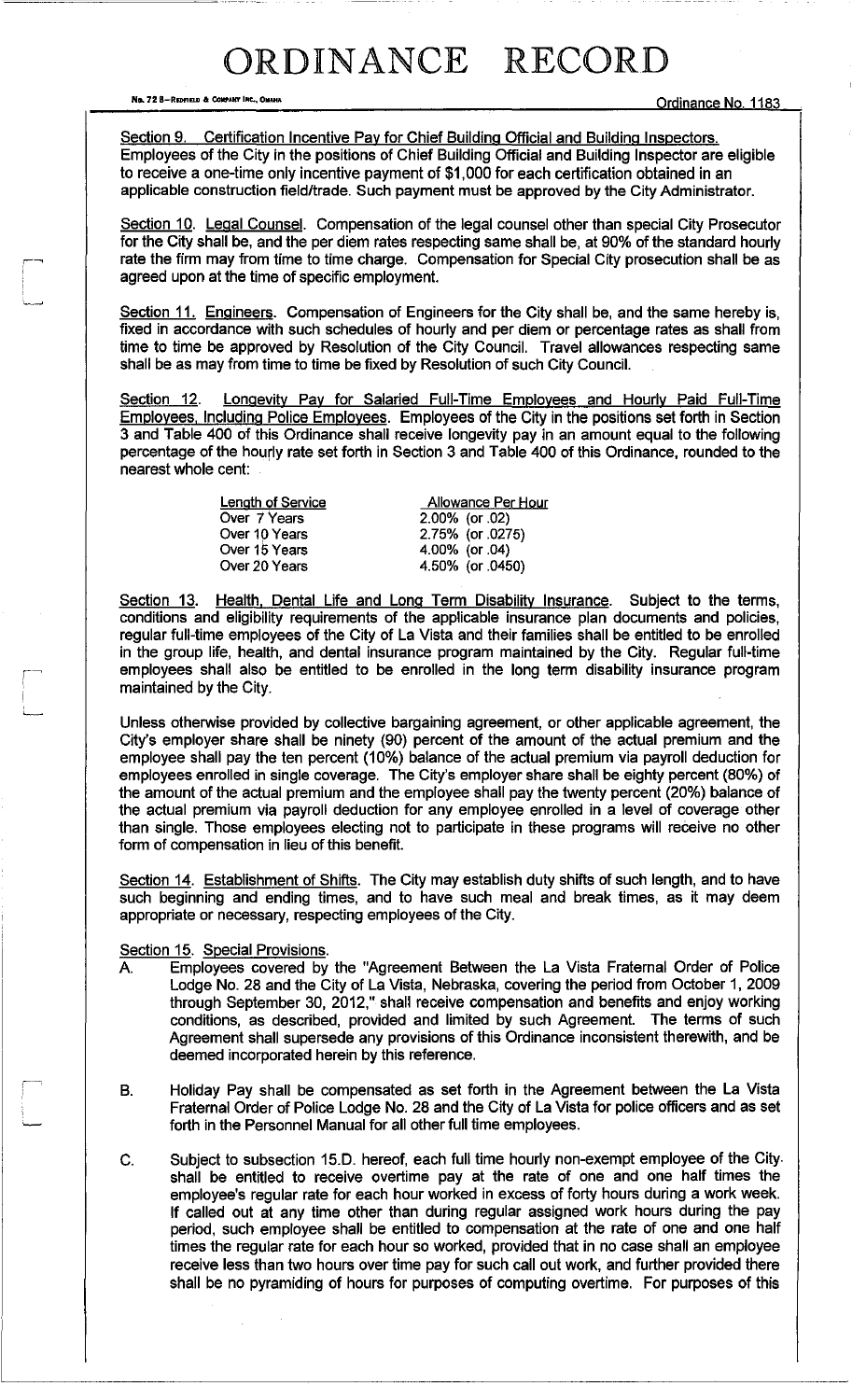**No. 72 8-RfDFIELD a CoIIPAHY (ltC., OIlAHA** Ordinance No. 1183

'---\_ -.J

..--,

subsection an employee's "regular rate" shall be the sum of his or her hourly rate specified in Section 6 of this Ordinance and any longevity pay due under this Ordinance.

- D. Police Department employees covered by the "Agreement Between the La Vista Fraternal Order of Police Lodge No. 28 and the City of La Vista, Nebraska," described in subsection 15.A hereof shall, as provided in such Agreement, be paid overtime at one and one half times the employee's hourly rate (including any longevity allowance) for each hour worked in excess of 80 hours during any 14 day work period coinciding with the pay period established by Section 17 of this Ordinance.
- E. All Management Exempt Employees and all Salaried Exempt Employees are considered to be salaried employees and shall not be eligible for overtime pay, holiday pay, or other special pay as provided by this section.
- F. Public Works Employees who are required to wear protective footwear may submit to the City for reimbursement for the cost of work boots in an amount not to exceed \$120.
- G. Public Works Employees may submit to the City for reimbursement for the difference in cost between a Nebraska Driver's License and a "CDL" driver's license within 30 days of obtaining a CDL license when a CDL license is required as a part of the covered employee's job description.
- H. Public Works Employees shall be provided by the City five safety work shirts in each fiscal year at no cost to the employee.
- Public Works employees shall be paid overtime at the rate of one and one-half times the  $\mathsf{I}$ employee's hourly rate for all hours worked on the Saturday and Sunday of the annual La Vista Days celebration, except, that if an employee uses any sick leave, vacation leave, personal leave, or comp time during the corresponding pay periods, such leave time shall offset any overtime earned on said Saturday and Sunday.

Section 16. Pay for Unused Sick Leave Upon Retirement or Death. Employees who voluntarily retire after twenty or more years of service with the City and have no pending disciplinary action at the time of their retirement, shall be paid for any unused sick leave. Employees who began their employment with the City after January 1, 2005, or who began their employment prior to this date but elected to waive their eligibility for emergency sick leave, shall be paid for any unused sick leave, if they voluntarily leave City employment and have no pending disciplinary action, according to the following sliding schedule: After 10 years of employment - 100% of sick leave hours accrued over 660 and up to 880; after 15 years of employment - 100% of sick leave hours accrued over 440 hours and up to 880; after 20 years of employment - 100% of sick leave hours accrued up to 880. No other employee shall be paid for any unused sick leave upon termination of employment.

A regular full-time employee's unused sick leave shall also be paid if, after October 1, 1999, the employee sustains an injury which is compensable by the City or the City's insurer under the Nebraska Workers' Compensation Act and such injury causes the death of the employee within two years after the date of injury. Any payment made pursuant to the preceding sentence shall be made to the surviving spouse of the employee; provided, such payment shall be made to the employee's estate if the employee leaves no surviving spouse or if, prior to his or her death, the employee filed with the City Clerk a written designation of his or her estate as beneficiary of such payment.

Section 17. Pay Periods. All employees of the City of La Vista shall be paid on a bi-weekly basis. The pay period will commence at 12:01 a.m. Sunday and will conclude at 11 :59 p.m. on the second succeeding Saturday. On the Friday following the conclusion of the pay period, all employees shall be paid for all compensated time that they have been accredited with during the pay period just concluded.

Section 18. Public Works Lunch and Clean-up Times. Lunch period for employees of the Public Works Department shall be one half hour (30 minutes) in duration. Public Works employees shall be granted a 5 minute clean-up period prior to start of lunch period, and shall be granted an additional 5 minutes clean-up period prior to the end of the work day.

Section 19. Sick Leave and Personal Leave. Sick leave and personal leave will be awarded and administered in conjunction with the provisions set forth in the personnel manual and the Agreement between the La Vista Fraternal Order of Police Lodge No. 28 and the City of La Vista, as applicable to the employee in question.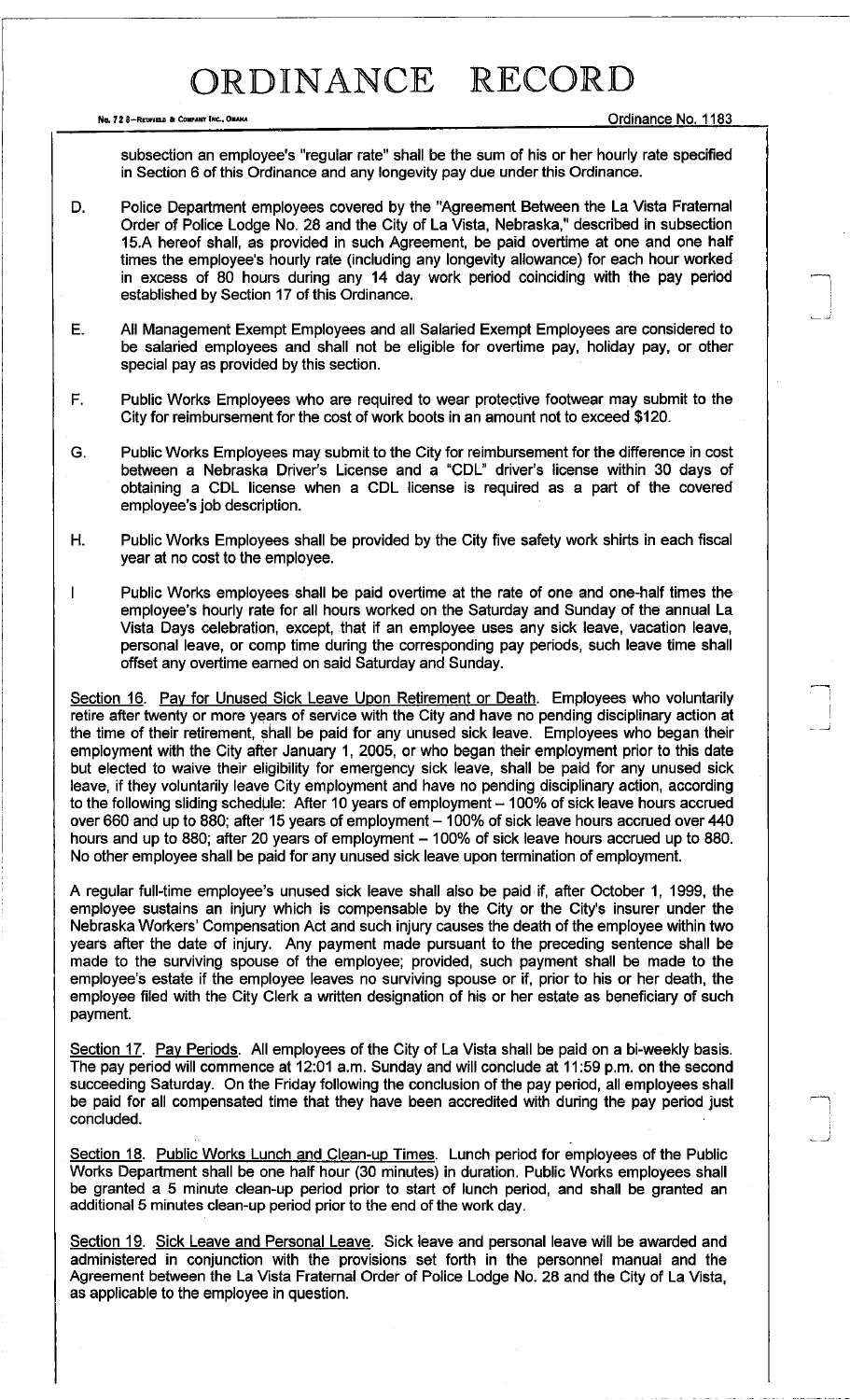**No. 72 8-Redfield & Company inc., Onaha** 

Section 20. Vacation Leave. Upon satisfactory completion of six months continuous service, regular full-time employees and permanent part-time employees shall be entitled to vacation leave. Such vacation shall not be used in installments of less than one hour. Increments of vacation leave of less than four hours must have 48 hours prior approval and can be taken only at the beginning or at the end of the work day.

#### Section 21. Vacation Entitlement.

,'-..,

r-'--~

- A. All full-time employees whose employment is govemed by the Agreement described in Section 15, Paragraph A. of this Ordinance shall earn, accrue and be eligible for vacation as provided in such Agreement.
- B. All other full-time Hourly Non-Exempt Employees shall eam: six (6) days of paid vacation during the first year of continuous full-time employment; eleven (11) days of paid vacation during the second year of continuous full-time employment; and thereafter, eleven (11) days of paid vacation during each subsequent year of continuous full-time employment, plus one (1) additional day of paid vacation for each year of continuous full-time employment in excess of two years. Notwithstanding the foregoing, no employee shall earn more than twenty-three (23) days of paid vacation per employment year.
- c. All Management Exempt Employees, and Salaried Exempt Employees, shall eam ten (10) days paid vacation during the first year of continuous employment, and one (1) additional vacation day for each additional year of continuous employment not to exceed twenty-six (26) days.
- D. All Permanent Part Time Employees working a minimum of twenty (20) hours per week shall earn forty (40) hours of paid vacation time per year after six (6) months of employment. Total paid vacation time earned per year shall not exceed forty (40) hours.
- E. Full Time Exempt and Non-Exempt Employees shall be allowed to accrue unused vacation leave from previous years to a maximum of 220 hours.
- F. Permanent Part Time Employees shall be allowed to accrue unused vacation leave from previous years to a maximum of 110 hours.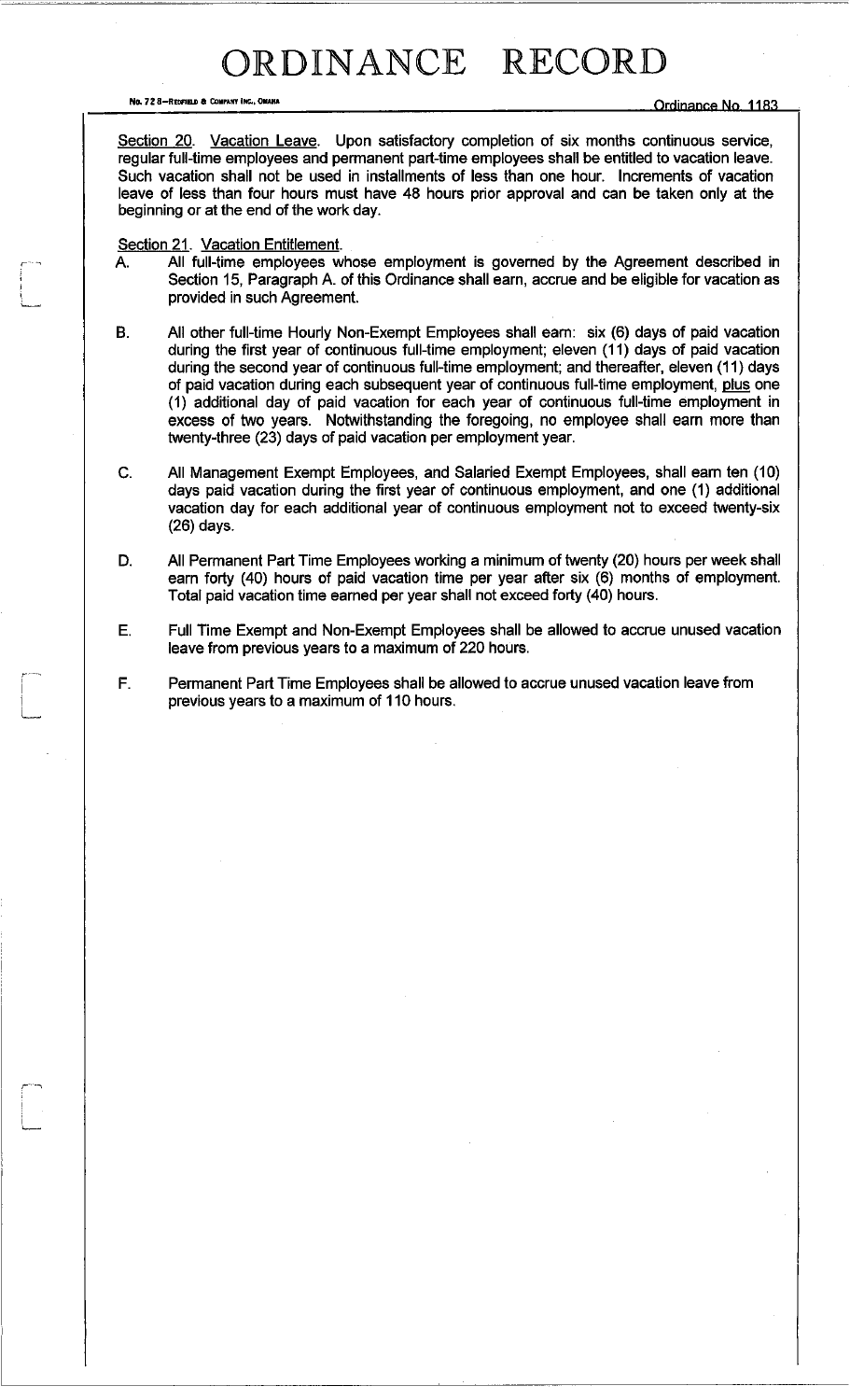Ordinance No. 1183

#### Section 22. Wage Tables.

No. 72 8-REDFIELD & COMPANY INC., OMAHA

|     |                |         |                                    | Table 100 |                |                |         |
|-----|----------------|---------|------------------------------------|-----------|----------------|----------------|---------|
|     |                |         | <b>Salaried Exempt Employees</b>   |           |                |                |         |
|     |                |         | <b>Hourly Non-Exempt Employees</b> |           |                |                |         |
|     |                |         |                                    |           |                |                |         |
|     | Range          | Minimum | <b>Maximum</b>                     | Range     |                | <b>Minimum</b> | Maximum |
| 100 | <b>Hourly</b>  | 9.27    | 12.04                              | 145       | <b>Hourly</b>  | 16.88          | 21.92   |
|     | <b>Monthly</b> | 1,607   | 2,087                              |           | Monthly        | 2,926          | 3,799   |
|     | Annual         | 19,282  | 25,043                             |           | Annual         | 35,110         | 45,594  |
| 110 | Hourly         | 11.38   | 14.78                              | 150       | Hourly         | 17.73          | 23.03   |
|     | Monthly        | 1.973   | 2,562                              |           | Monthly        | 3,073          | 3.992   |
|     | Annual         | 23,670  | 30.742                             |           | Annual         | 36,878         | 47,902  |
| 115 | <b>Hourly</b>  | 12.24   | 15.90                              | 160       | Hourly         | 19.45          | 25.26   |
|     | <b>Monthly</b> | 2.122   | 2,756                              |           | Monthly        | 3,371          | 4,378   |
|     | Annual         | 25,459  | 33,072                             |           | Annual         | 40,456         | 52.541  |
| 120 | Hourly         | 13.16   | 17.09                              | 165       | <b>Hourly</b>  | 20.72          | 26.91   |
|     | <b>Monthly</b> | 2,281   | 2,962                              |           | <b>Monthly</b> | 3,591          | 4,664   |
|     | Annual         | 27,373  | 35,547                             |           | Annual         | 43,098         | 55,973  |
| 125 | <b>Hourly</b>  | 14.16   | 18.39                              | 175       | <b>Hourly</b>  | 24.42          | 31.71   |
|     | Monthly        | 2.454   | 3,188                              |           | Monthly        | 4,233          | 5,496   |
|     | Annual         | 29,453  | 38,251                             |           | Annual         | 50,794         | 65,957  |
| 130 | Hourly         | 14.65   | 19.02                              | 180       | Hourly         | 27.06          | 35.15   |
|     | Monthly        | 2,539   | 3,297                              |           | <b>Monthly</b> | 4,690          | 6,093   |
|     | Annual         | 30,472  | 39,562                             |           | Annual         | 56,285         | 73,112  |
| 140 | Hourly         | 16.03   | 20.81                              | 190       | <b>Hourly</b>  | 33.44          | 43.44   |
|     | <b>Monthly</b> | 2,779   | 3,607                              |           | Monthly        | 5,796          | 7530    |
|     | Annual         | 33,342  | 43,285                             |           | Annual         | 69,555         | 90,355  |

| Table 200                          |                         |        |         |  |  |  |
|------------------------------------|-------------------------|--------|---------|--|--|--|
| <b>Management Exempt Employees</b> |                         |        |         |  |  |  |
|                                    | <b>Minimum</b><br>Range |        | Maximum |  |  |  |
| 200                                | Hourly                  | 34.21  | 43.65   |  |  |  |
|                                    | Monthly                 | 5,930  | 7,566   |  |  |  |
|                                    | Annual                  | 71.157 | 90,792  |  |  |  |
| 205                                | Hourly                  | 35.53  | 45.35   |  |  |  |
|                                    | Monthly                 | 6,159  | 7.861   |  |  |  |
|                                    | Annual                  | 73.902 | 94.328  |  |  |  |
| 210                                | Hourly                  | 37.81  | 48.14   |  |  |  |
|                                    | Monthly                 | 6,554  | 8.344   |  |  |  |
|                                    | Annual                  | 78.645 | 100,131 |  |  |  |
| 215                                | Hourly                  | 41.14  | 52.50   |  |  |  |
|                                    | Monthly                 | 7,131  | 9,100   |  |  |  |
|                                    | Annual                  | 85 571 | 109,200 |  |  |  |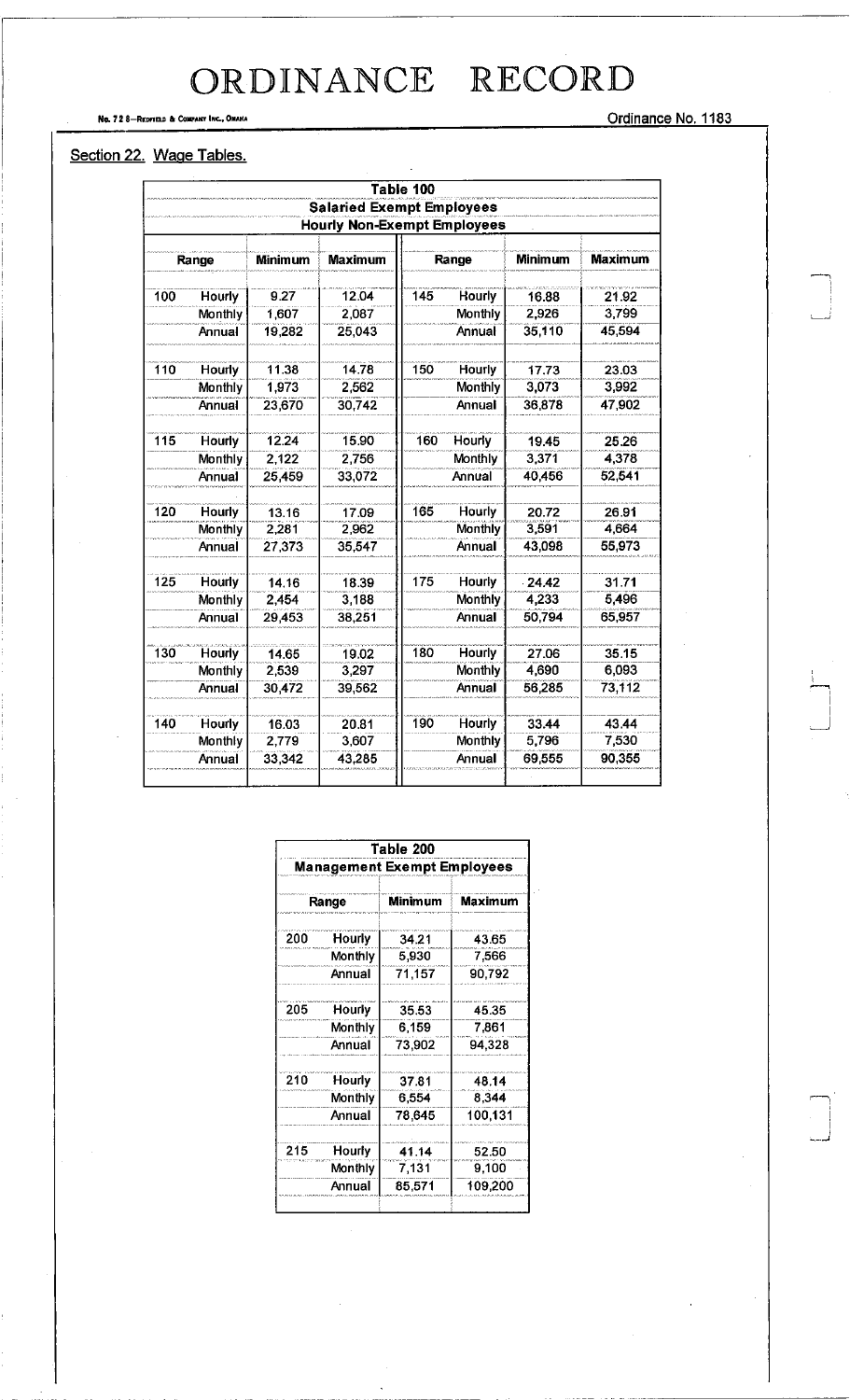No. 728-REDFIELD & COMPANY INC., OMAHA

Ordinance No. 1183

|       |        | В      | <b>Classification: FOP Collective Bargaining</b><br><b>Hourly Non-Exempt</b> |        | F       |        |
|-------|--------|--------|------------------------------------------------------------------------------|--------|---------|--------|
|       |        |        |                                                                              |        |         |        |
|       |        |        |                                                                              |        |         |        |
|       |        |        |                                                                              |        |         |        |
| Hrlv. |        |        |                                                                              | 32.03  | 33.35   | 3547   |
|       |        |        |                                                                              | 5,552  | 5,781   | 6.148  |
|       |        |        |                                                                              | 66,622 | 69,368  | 73,778 |
|       | 21.01  | 22.41  | 24.63                                                                        | 26.07  | 28.45   | 29.93  |
|       | 3,642  | 3,884  | 4.269                                                                        | 4,519  | 4 9 3 1 | 5,188  |
|       | 43,701 | 46,613 | 51,230                                                                       | 54.226 | 59,176  | 62,254 |
|       | Hrly.  |        |                                                                              |        |         |        |

Section 23. Repeal of Ordinance No. 1155. Ordinance No. 1155 originally passed and approved on the 6th day of September 2011 is hereby repealed.

Section 24. Effective Date. This Ordinance shall take effect after its passage, approval and publication as provided by law.

Section 25. This Ordinance shall be published in pamphlet form and take effect as provided by law.

PASSED AND APPROVED THIS 4TH DAY OF SEPTEMBER 2012.

**CITY OF LA VISTA** Douglas Kipdig, Mayor

**ATTEST:** 

 $\frac{1}{2}$ 

Swith Pamela A. Buethe

**City Clerk** 

K:\APPS\City Hall\ORDINANCES\1183 COMP 2013.doc